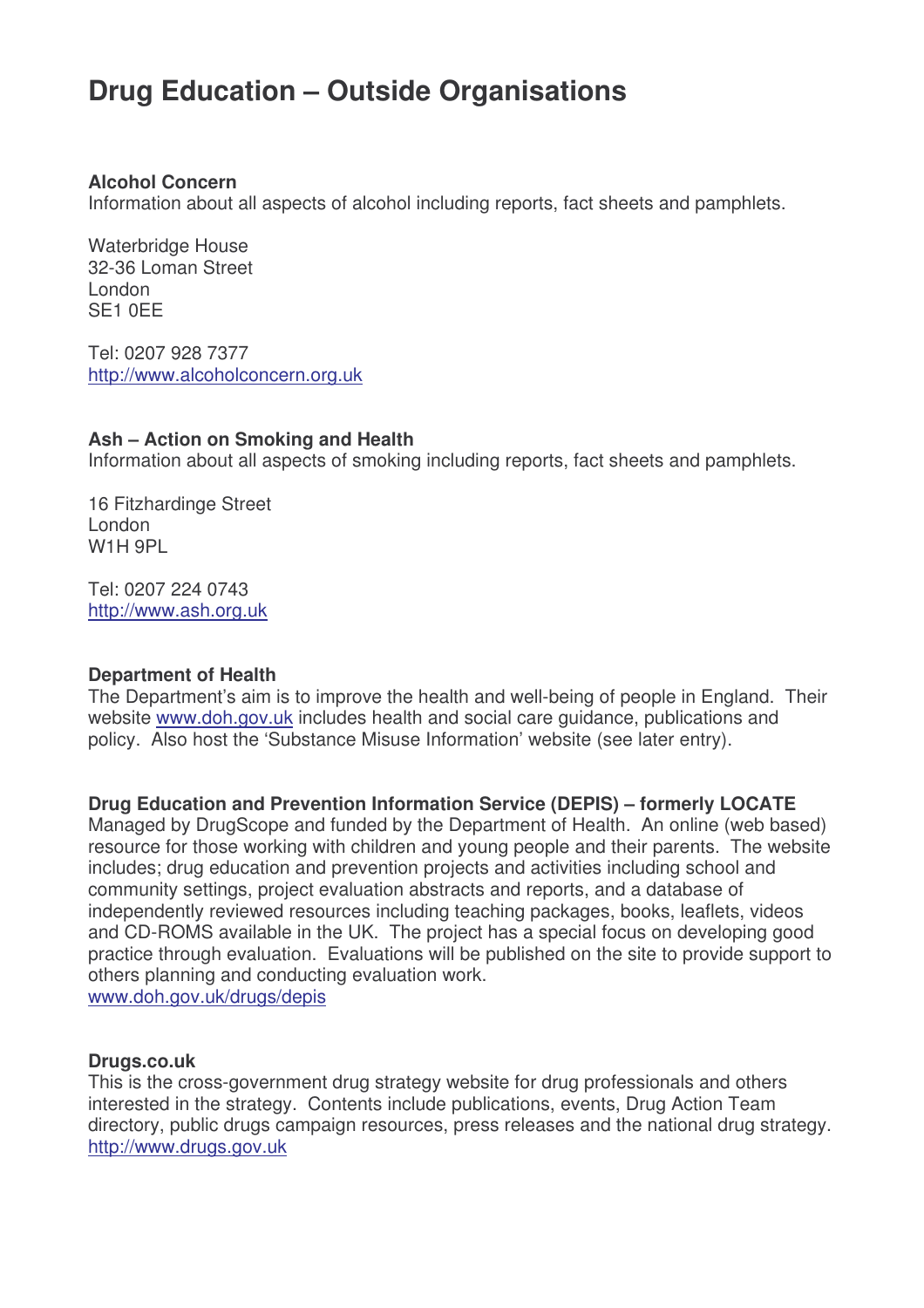# **Drug Scope**

Drug Scope is a centre of expertise on drugs formed from the Institute for the Study of Drug Dependence and the Standing Conference on Drug Abuse. www.drugscope.org.uk

# **Educari**

The website gives guidance on drug education for children and young people with learning difficulties. It is a comprehensive site and includes information on Government, local and school policies, managing incidents and relevant teaching. www.educari.com

## **Galaxy-H**

Galaxy-H is a website created for Key Stage 2 pupils and forms part of the Wired for Health series. Pupils find themselves on an imaginary space station where they discover more about drugs in the Home Zone. http://www.galaxy-h.gov.uk

## **Healthwise**

Concerned with drug and sex education for primary and secondary schools. Healthwise also provides the 24 hour National Drugs Helpline: 0800 776600.

1<sup>st</sup> Floor 8 Mathew Street Cavern Court Liverpool L2 6RE

Tel: 0151 2274150 Fax: 0151 227 4019 e-mail: admin@healthwise.org.uk www.healthwise org.uk

## **Mentor UK**

The Mentor Foundation focuses on the prevention of drug misuse in its efforts to promote the health and well-being of children and young people and to reduce damage to their lives. Mentor aims to support the effective use of human, financial and intellectual resources and achieve its goals. The Mentor Foundation is an international organisation and operates in the UK through mentor UK which has four key objectives; to influence policy, to support good practice, to support research and to increase the profile of Mentor and drug misuse prevention in the UK.

www.mentorfoundation.org

## **National Drugs Campaign**

A new young people and parents campaign from the Home Office, Department of Health, and supported by the DfES. FRANK will build on the work of the National Drugs Helpline and will provide free, confidential drugs information and advice 24 hours a day to anyone that needs it. The key purpose of the campaign is to ensure that young people understand the risks and dangers of drugs and know where to go for advice and help. It also aims to provide parents with the confidence and knowledge to talk to their children about drugs.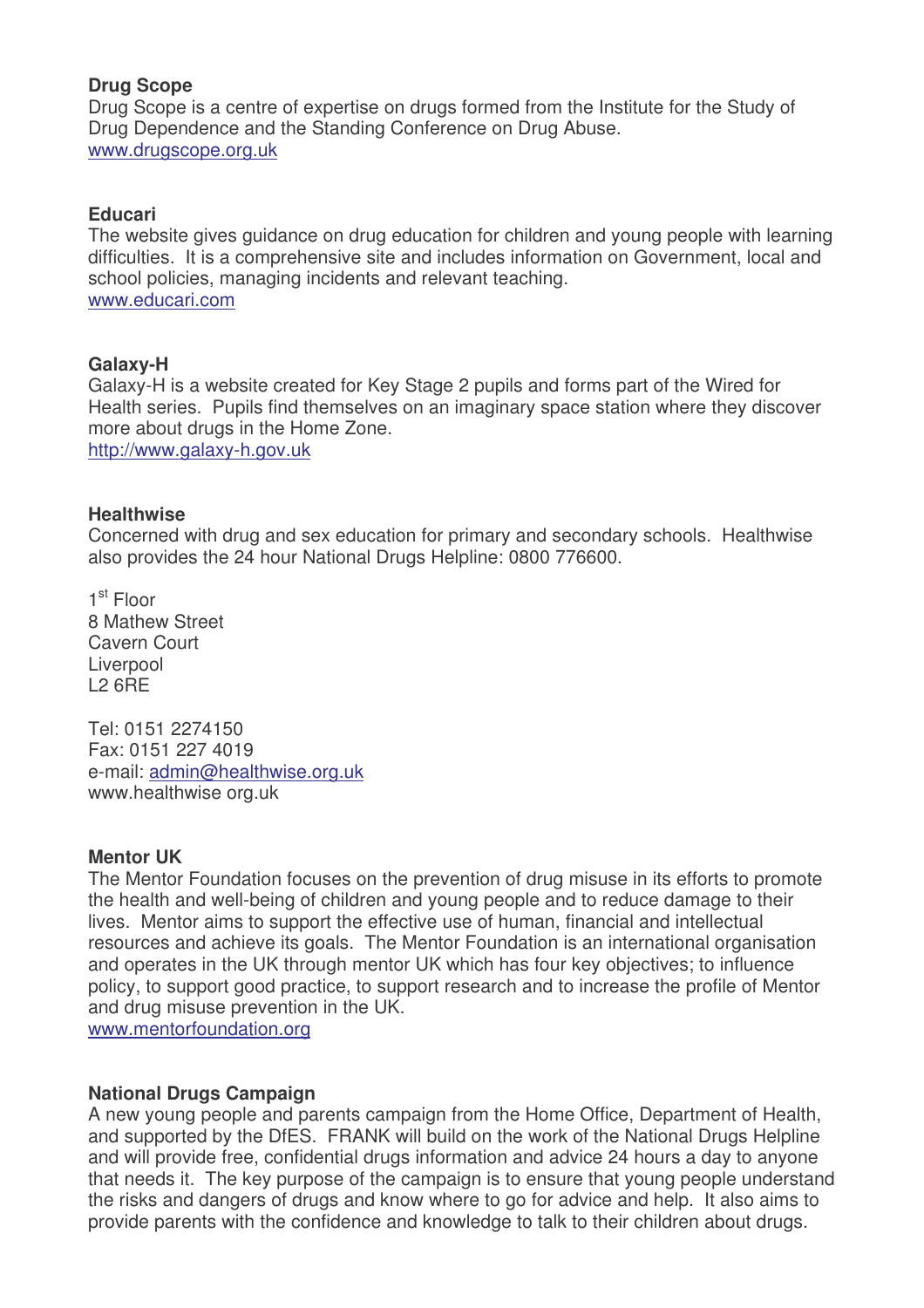A campaign kit has been produced to support professionals who wish to work with FRANK. Campaign information and materials are available at www.drugs.gov.uk

FRANK incorporates a phone line, 0800 776600 and a website, www.talktofrank.com

#### **National Drugs Helpline**

The National Drugs Helpline website contains information on the re-classification of cannabis, frequently asked questions, leaflets, fact and links.

Tel: 0800 776600 http://www.ndh.org.uk

## **National Healthy Schools Standard (NHSS)** (part of Wired for Health website)

The Healthy Schools Programme is a key part of the Government's drive to improve standards of health and education and to tackle health inequalities. Its aim is to make children, teachers, parents and communities more aware of the opportunities that exist in schools for improving health including drug misuse prevention.

www.wiredforhealth.gov.uk

## **QUIT**

Telephone helpline and web site to support people to stop smoking. They will also send out information packs.

Victory House 170 Tottenham Court Road London W1T 7NR

Tel: 0207 388 5775 Quitline: 0800 002200 www.quit.org.uk

#### **Release**

Release provides a range of advice and information services about drugs and the law.

388 Old Street London EC1V 9LT

Tel: 0171 729 5255 Fax: 0171 729 2599 www.release.org.uk

**RE-SOLV** (the Society for the Prevention of Solvent and Volatile Substance Abuse) Aims to contribute to a happier, healthier, safer social environment by preventing death, suffering and crime that may result from solvent and volatile substance abuse.